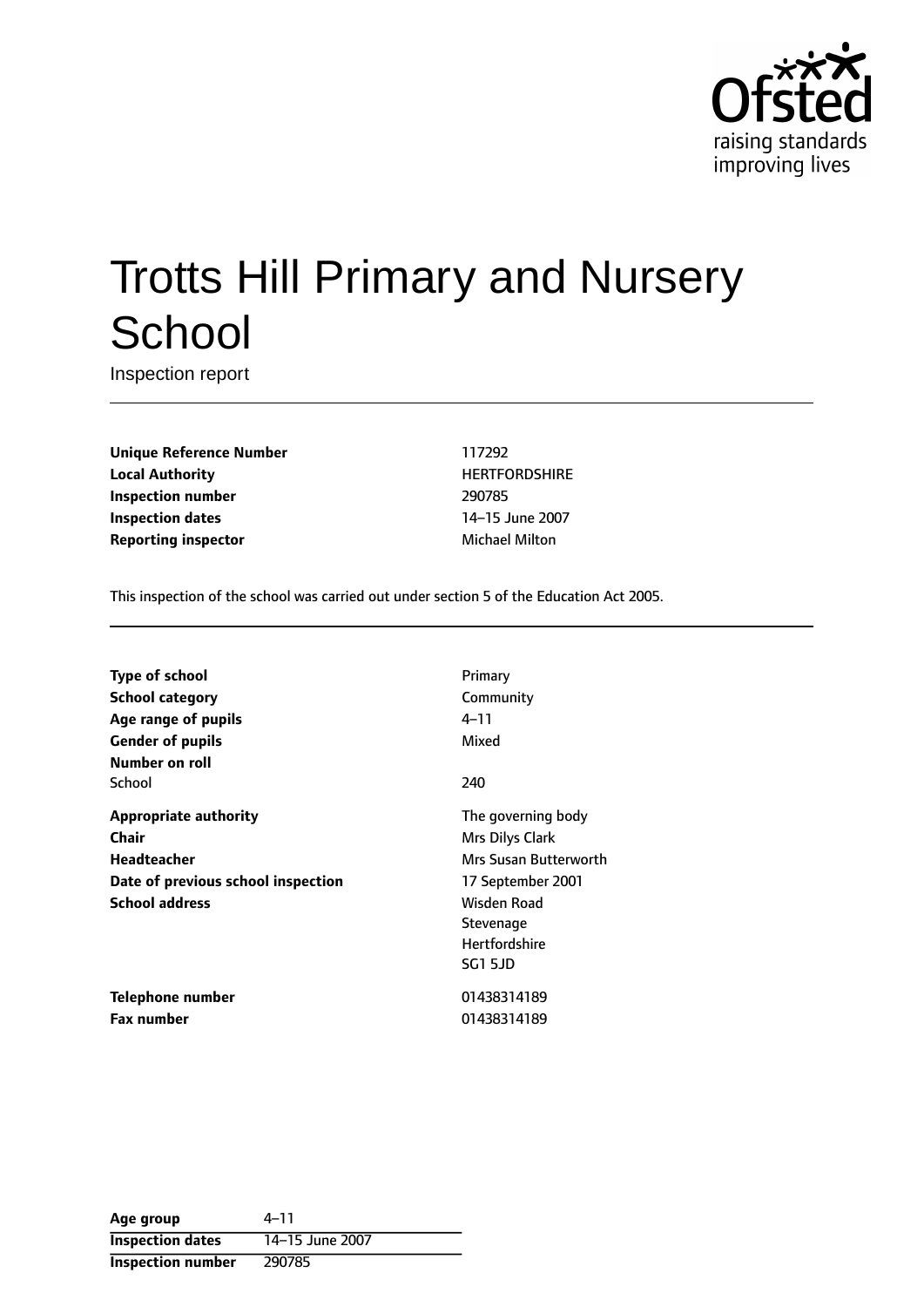.

© Crown copyright 2007

#### Website: www.ofsted.gov.uk

This document may be reproduced in whole or in part for non-commercial educational purposes, provided that the information quoted is reproduced without adaptation and the source and date of publication are stated.

Further copies of this report are obtainable from the school. Under the Education Act 2005, the school must provide a copy of this report free of charge to certain categories of people. A charge not exceeding the full cost of reproduction may be made for any other copies supplied.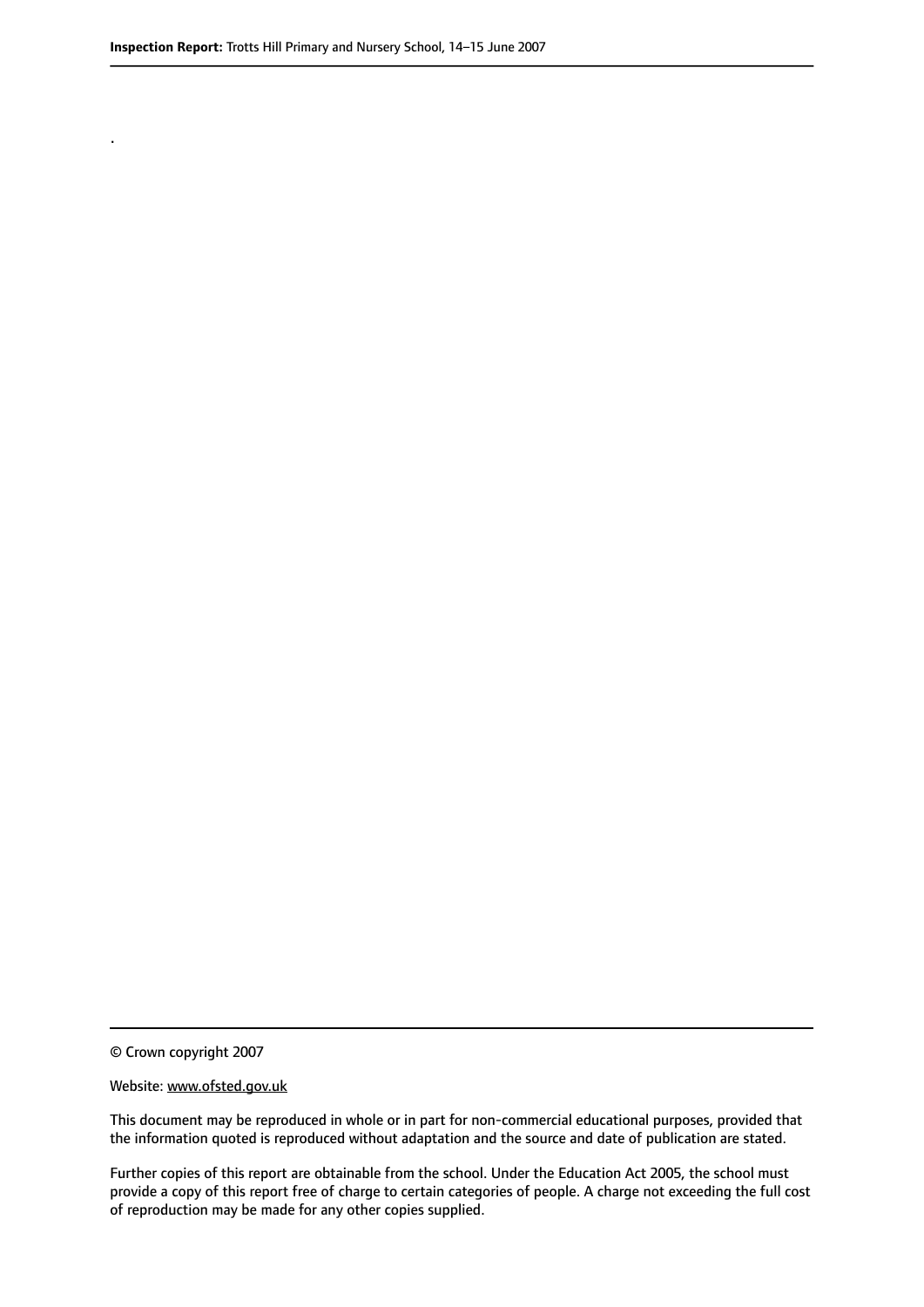# **Introduction**

The inspection was carried out by two Additional Inspectors.

## **Description of the school**

Trotts Hill Primary and Nursery School has one class in each year group, and is average in size. Most pupils are from White British backgrounds with a few from minority ethnic groups. The proportion of pupils with learning difficulties and disabilities is above average. The proportion of pupils known to be eligible for free school meals is broadly average. Pupils' socio-economic backgrounds are mostly average, but some are disadvantaged. The school has Healthy Schools Status; the Quality Mark for Basic Skills; the Hertfordshire Quality Standard for the Foundation Stage and the Activemark.

## **Key for inspection grades**

| Grade 1 | Outstanding  |
|---------|--------------|
| Grade 2 | Good         |
| Grade 3 | Satisfactory |
| Grade 4 | Inadequate   |
|         |              |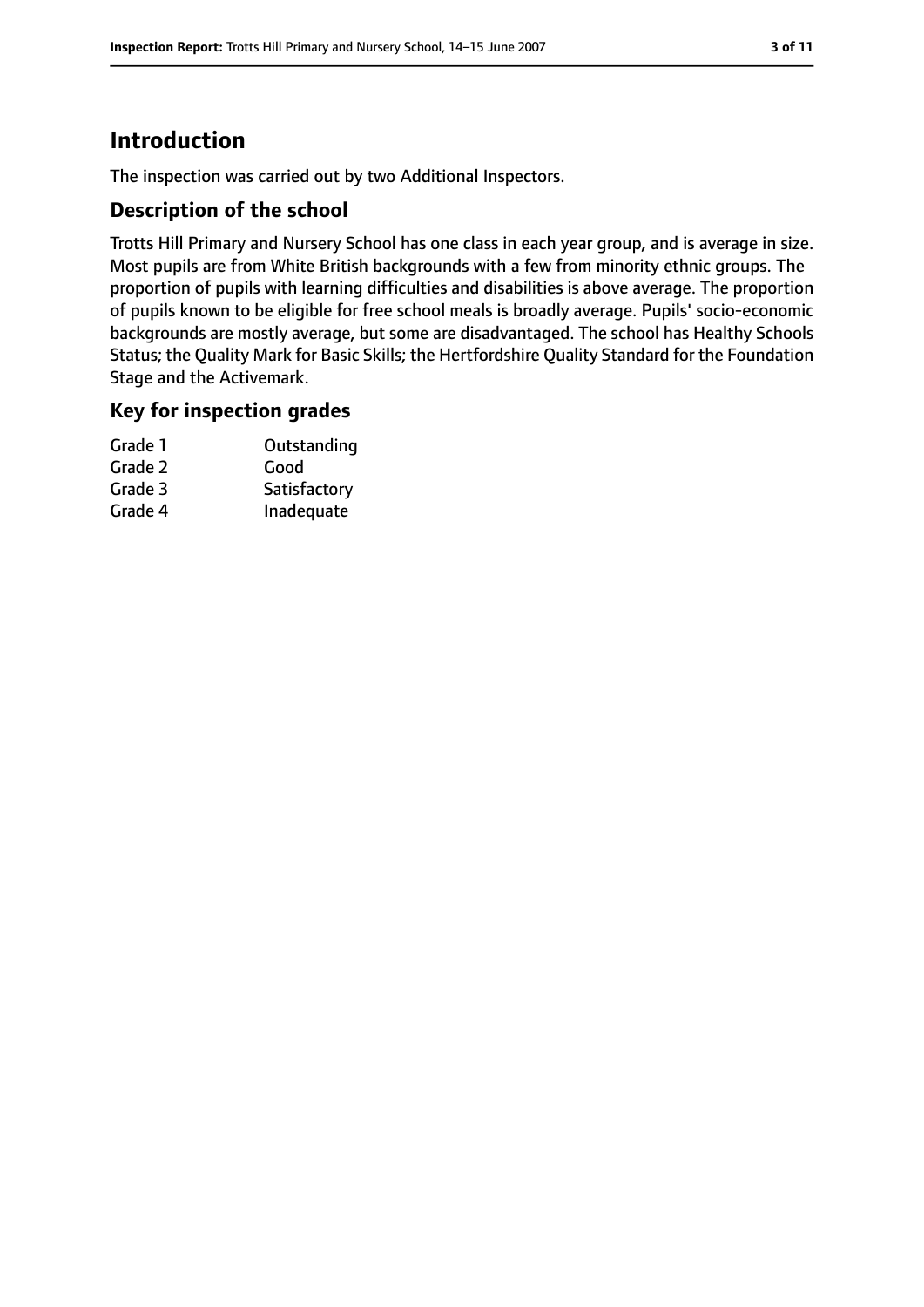# **Overall effectiveness of the school**

#### **Grade: 2**

Trotts Hill is a very effective school. It has many outstanding features and a few areas where improvement is needed. The headteacher's outstanding leadership has helped to create a school committed to improving pupils' achievement and personal development. All parents are very supportive of the school and one wrote that the school 'is improving constantly, making changes where and when necessary'.

Children enter the school with standards that are below those expected, especially in communication, language and literacy. They make very good progress during the Foundation Stage where the provision is particularly good. During Key Stage 1, pupils make good progress and reach average standards in reading, writing and mathematics by the end of Year 2. Good progress continues during Key Stage 2 and, by the end of Year 6, standards are above average in English, mathematics and science. Standards are also high in art, music and physical education.

Pupils make good progress because teaching and learning are always at least good with outstanding teaching in about one third of lessons. Teaching is having a full impact on pupils' outstanding personal development and well-being and helps them really enjoy school and achieve well. Their spiritual, moral, social and cultural development is extremely good. There is some excellent use of assessment to help pupils learn as much as they can, but this is not yet done consistently in all classes. The outstanding curriculum also contributes to pupils' good progress, as work is very well matched to the learning needs of different groups of pupils, and very good use is made of specialist teachers for art and design, music, physical education (PE), dance and drama. The broad, well planned curriculum for physical education contributesstrongly to pupils' healthy lifestyles.

The quality of care, guidance and support is outstanding. As another parent wrote, 'The teachers and staff are superb and go out of their way to help and support parents and pupils.' Pupils feel very safe. The school makes good use of its thorough system for tracking the progress of each pupil. There is outstanding provision for those with learning difficulties and disabilities, and therefore they make very good progress.

Leadership and management are outstanding. The school has made good improvements since its last inspection. It evaluates its performance very effectively and makes very good use of evaluations by external agencies. Once weaknesses are identified, then action istaken to address them. For example, shortcomings in provision for gifted and talented pupils were identified earlier this year and were quickly remedied. Because of its accurate, rigorous self-evaluation and its committed staff with high professional standards, the school has an outstanding capacity for further improvement. Staff carry out their leadership responsibilities very effectively; they know the strengths and weaknesses of their areas of responsibility. The school improvement plan is helping the school to become even more effective, although it does not focus explicitly enough on improving pupils' achievement. Governors are well informed about the work of the school and carry out their responsibilities well.

The school has managed its budget well to provide resources for planned improvements to the Foundation Stage's accommodation. It gives very good value for money. The school makes a good contribution to community cohesion by helping each pupil to achieve well, working closely with parents and giving pupils good opportunities for involvement in the wider community.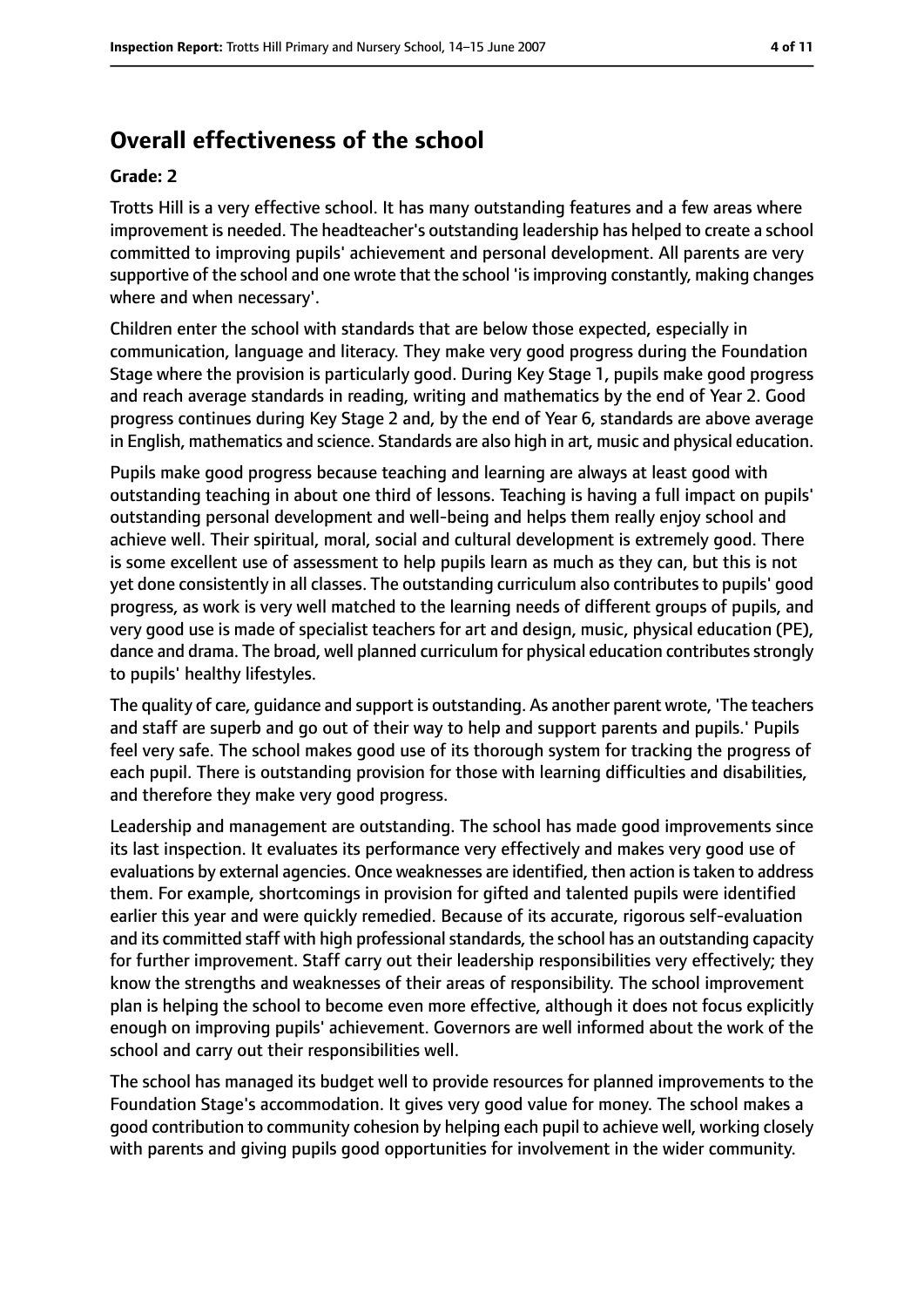## **What the school should do to improve further**

- Ensure that assessment is used consistently well to help all pupils to achieve their best.
- Develop the school improvement plan so that it focuses more sharply on pupils' standards and achievement.

# **Achievement and standards**

#### **Grade: 2**

When pupils enter the Nursery, their overall standards are below average. They make very good progress during the Foundation Stage because of the very good teaching that uses assessment to match work to the learning needs of individual children. Pupils continue to make good progress during Key Stage 1, and their standards in reading, writing and mathematics match national averages by the end of Year 2. This good progress continues during Key Stage 2 and, at the end of Year 6, standards are above average in English, mathematics and science. A few pupils are making outstanding progress. Pupils from minority ethnic groups achieve as well as other pupils. Pupils with learning difficulties and disabilities make very good progress because they are quickly identified. There is a very good range of provision to meet particular learning and behavioural needs, and a very wide range of external specialist support is used. The school sets challenging targets for its results at the end of Year 6, and these were achieved in 2006.

In music, standards in singing and instrumental work are high, and include very good singing in two-part harmony. Pupils produce a wide range of high quality art and design work, using a variety of media, including vibrant mixed-media pictures inspired by the work of Hockney. In PE, standards are high because of the specialist coaching, good teaching and a wide range of sporting opportunities.

# **Personal development and well-being**

#### **Grade: 1**

In the Foundation Stage, children make excellent progress with their personal, social and emotional development. In Key Stages 1 and 2, pupils' outstanding personal development is reflected in their enthusiasm for and enjoyment of learning. Their attendance is above average. They are proud of their school. There is a very strong sense of community and, one parent wrote, 'It is very much a family school.' In an inspiring assembly when the achievements of many pupils and teaching assistants were celebrated, the other pupils enjoyed immensely the successes of those rewarded.

Behaviour and relationships are excellent. Isolated instances of bullying are quickly resolved. Pupils are thoughtful and considerate. Their spiritual, moral, social and cultural development is outstanding. Pupils take their responsibilities seriously, such as the school council, play leaders and peer mediators. As part of a whole-school 'Where is God?' day, older pupils wrote thoughtful poems which often referred to the problem of suffering. Through several subjects, pupils learn a good deal about other cultures. They have an excellent understanding of the importance of healthy lifestyles and how to stay safe. Pupils' good levels of basic skills and their outstanding personal development prepare them very well for their next stage of education.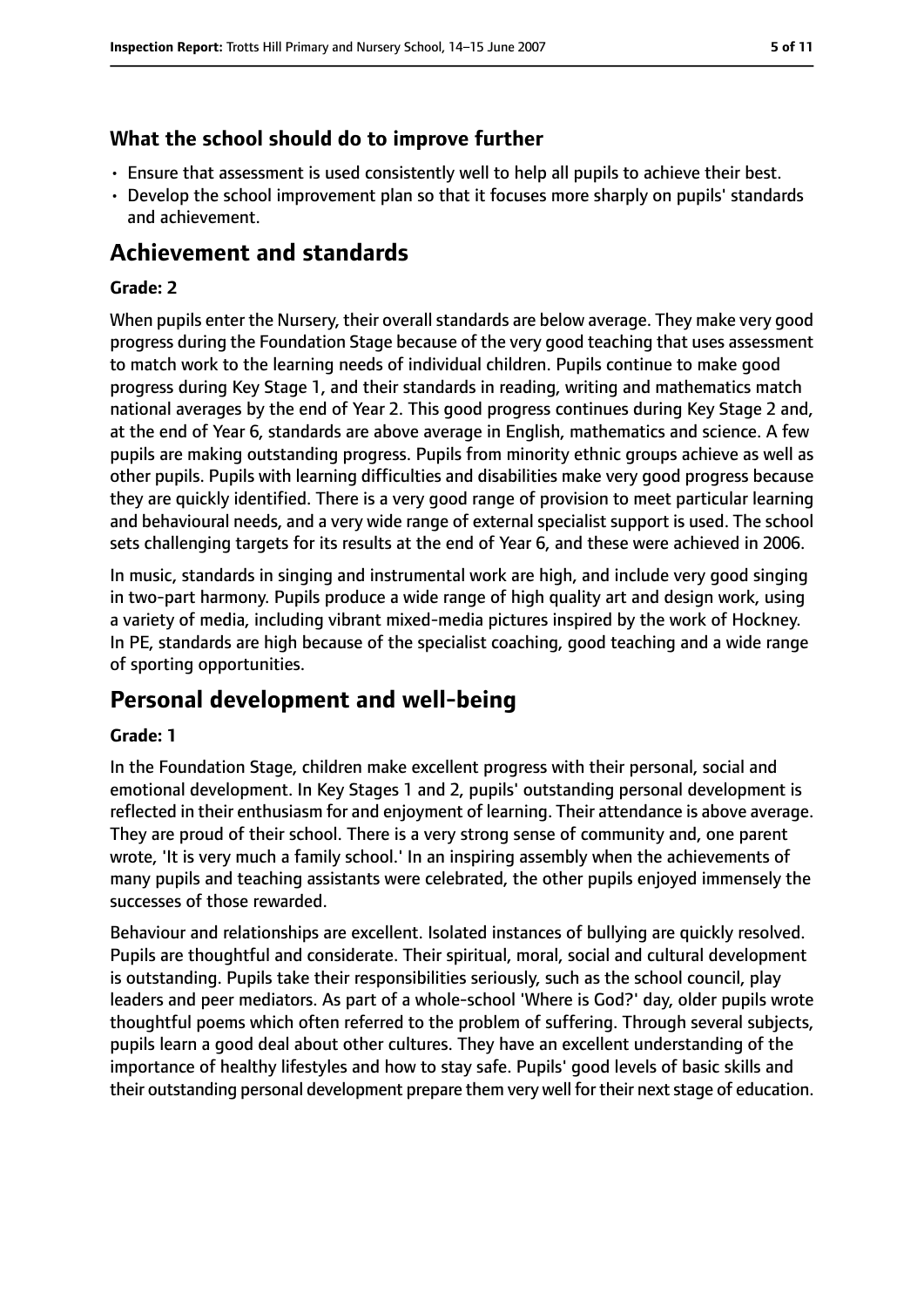# **Quality of provision**

# **Teaching and learning**

#### **Grade: 2**

Teaching and learning are always at least good, with outstanding teaching in about one third of lessons. Pupils enjoy their lessons. There are common strengths of all teaching, including effective class management and work that is well matched to pupils' differing learning needs. There are interesting activities, such as acting out a migration caused by a volcanic eruption, and effective use of teaching assistants. Interactive whiteboards are used very effectively, for example, to make sure that pupils know what they are expected to learn and to show video clips. In some classes there is outstanding use of marking to help pupils understand what they have achieved and how they can improve their work. In an excellent English lesson, the calm, precise teaching and thought-provoking questioning made very effective use of a range of stimulating resources and activities. Therefore the pupilslearnt a very great deal asthey planned pieces of journalistic writing about a natural hazard.

#### **Curriculum and other activities**

#### **Grade: 1**

The outstanding curriculum provides a rich, broad and stimulating range of learning activities that pupils enjoy, with particular strengths in art and design, music and physical education. The school is brimming with stimulating displays. The school's provision for its different groups of learners is excellent because of consistently good teaching and thorough assessment and target setting. The exciting Foundation Stage curriculum promotes very effective learning because it gives a good balance between child selected and adult directed activities in a stimulating environment. The well planned programme for personal, health, social and citizenship education makes a significant contribution to pupils' personal development. Links with local secondary schools enhance the curriculum. Also, the curriculum is enriched by an excellent range of lunchtime and after school activities, and many pupils take part in these. Pupils make very good contributions to the local community, for example by taking part in music festivals and sports tournaments, and to the school's community through, for example, the lunchtime reading club and the school council.

## **Care, guidance and support**

#### **Grade: 1**

The outstanding care, guidance and support ensure that all pupils are cared for exceptionally well, through the strong support provided in classes and the several nurture groups. The support for pupils with learning difficulties and disabilities is extensive, well planned and very effective. Clear behaviour procedures give pupils security and create a calm atmosphere in which they can learn confidently. All health and safety requirements are met. Procedures for safeguarding pupils are in place and meet requirements. The school ensures that pupils' views have a real part in the school's decision making. The school has excellent systems for tracking pupils' progress. This information is used very effectively to identify any underachievement and to provide pupils with challenging targets.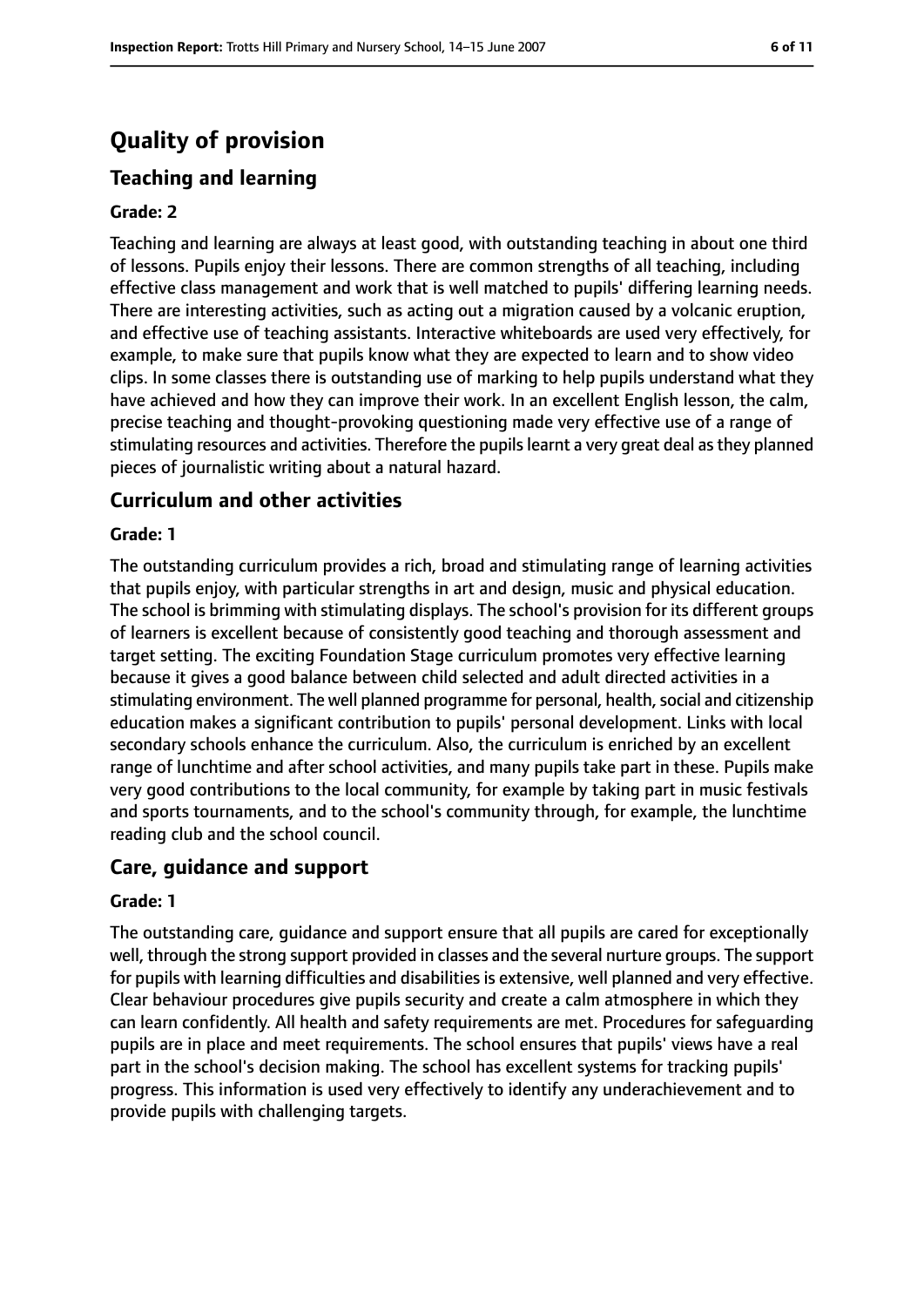# **Leadership and management**

#### **Grade: 1**

The outstanding headteacher has developed a staff team which has high professional standards and a strong commitment to improving the personal development and academic progress of all pupils. Monitoring and evaluation involve all stakeholders and are rigorous and accurate. The outcomes of evaluations are followed up by actions to improve the school's provision. This process has been particularly effective in improving pupils' personal development and well-being, and in the provision for the curriculum and care, support and guidance. The headteacher gives other staff substantial responsibilities and there is outstanding leadership for other areas of the school's work, including provision for pupils with learning difficulties and disabilities, physical education and assessment. The school's commitment to the progress of every child is evident in its everyday life. The school has excellent links with parents and outside agencies and, for example, local companies which have sponsored the beautifully designed sensory garden. Governors regularly visit the school and share their monitoring reports with the governing body.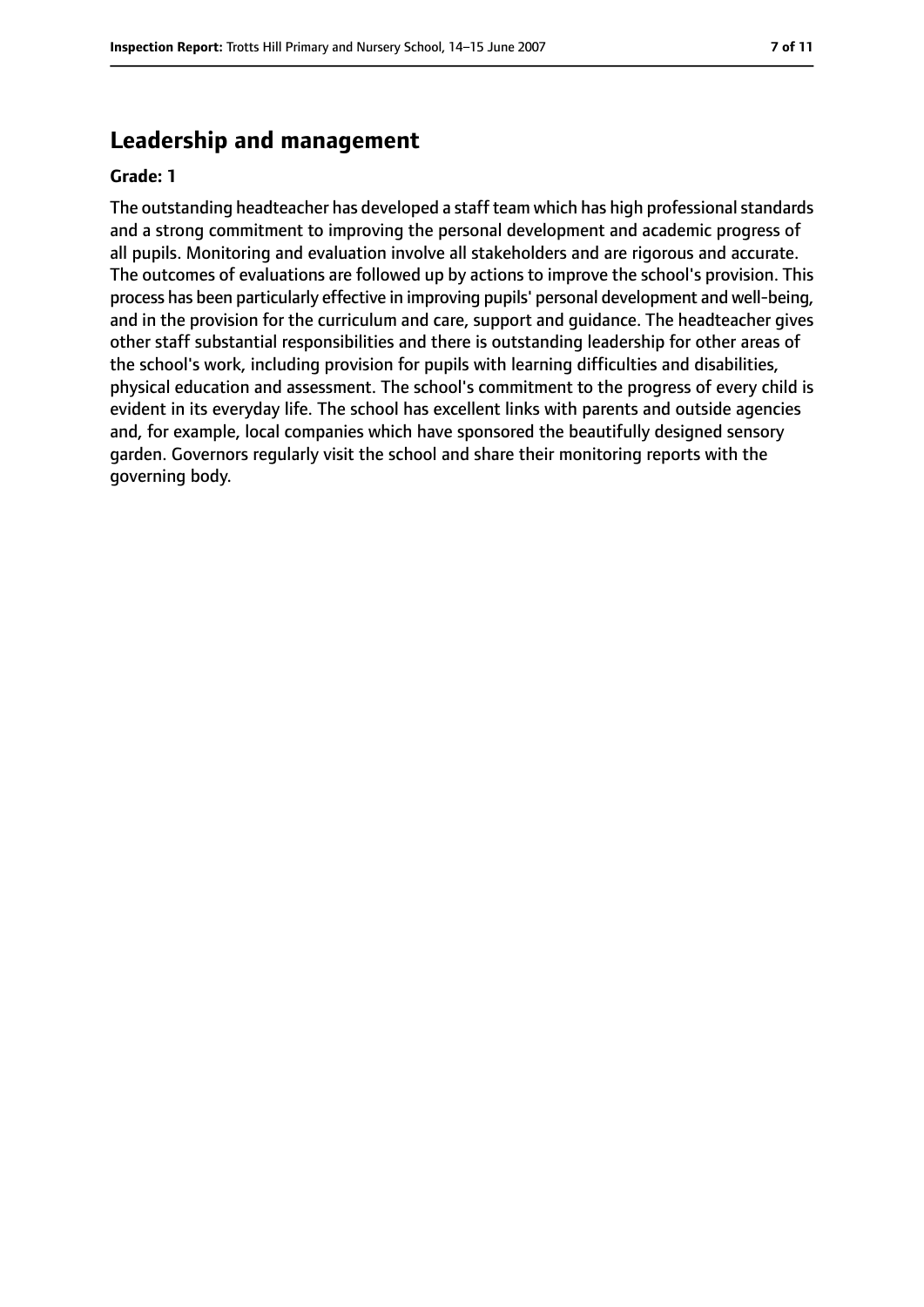**Any complaints about the inspection or the report should be made following the procedures set out in the guidance 'Complaints about school inspection', which is available from Ofsted's website: www.ofsted.gov.uk.**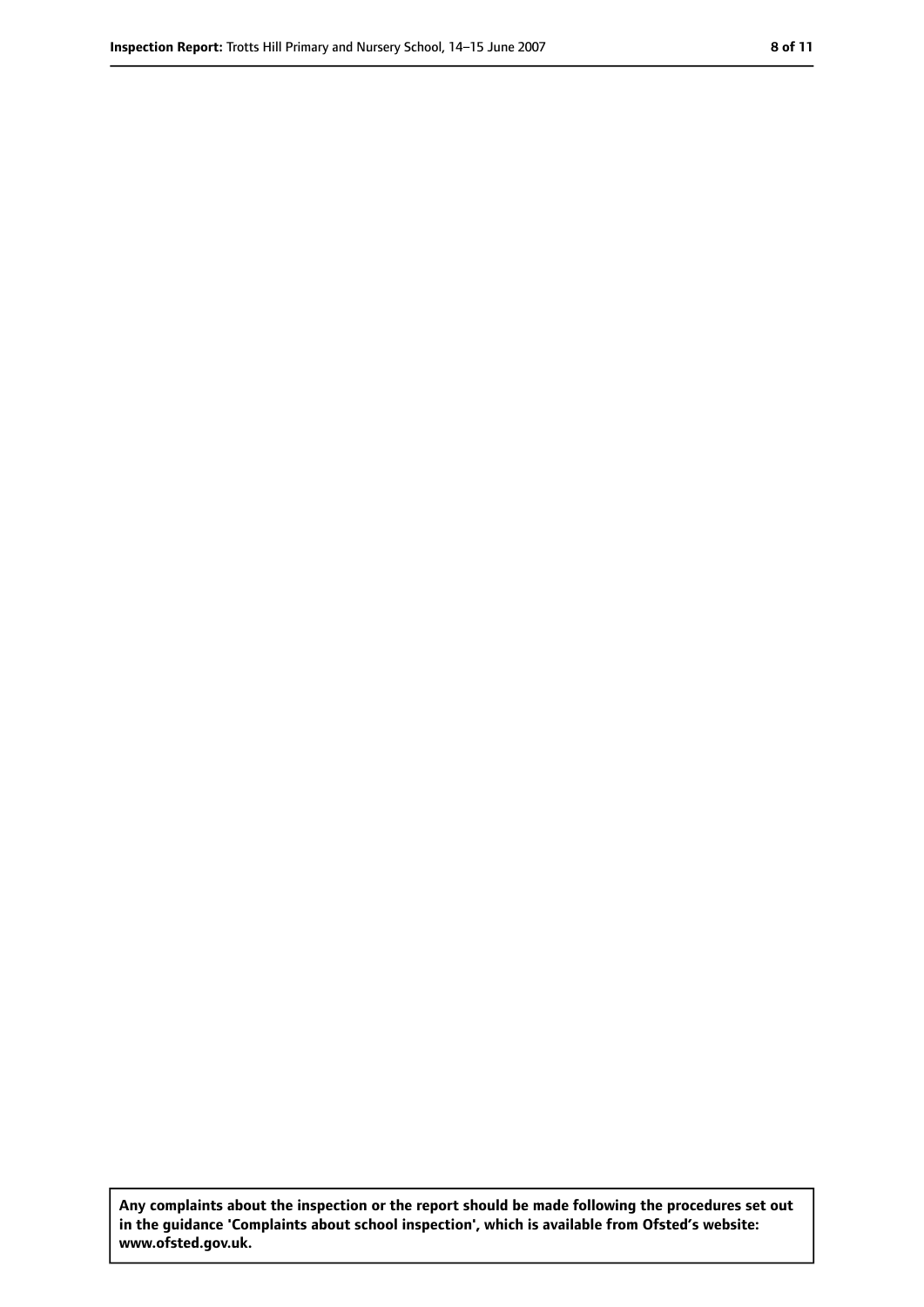#### **Inspection Report:** Trotts Hill Primary and Nursery School, 14–15 June 2007 **9 11**

### **Annex A**

# **Inspection judgements**

| Key to judgements: grade 1 is outstanding, grade 2 good, grade 3 satisfactory, and grade 4 | <b>School</b>  |
|--------------------------------------------------------------------------------------------|----------------|
| inadequate                                                                                 | <b>Overall</b> |

# **Overall effectiveness**

| How effective, efficient and inclusive is the provision of education, integrated<br>care and any extended services in meeting the needs of learners? |     |
|------------------------------------------------------------------------------------------------------------------------------------------------------|-----|
| How well does the school work in partnership with others to promote learners'<br>well-being?                                                         |     |
| The quality and standards in the Foundation Stage                                                                                                    |     |
| The effectiveness of the school's self-evaluation                                                                                                    |     |
| The capacity to make any necessary improvements                                                                                                      |     |
| Effective steps have been taken to promote improvement since the last<br>inspection                                                                  | Yes |

## **Achievement and standards**

| How well do learners achieve?                                                                               |  |
|-------------------------------------------------------------------------------------------------------------|--|
| The standards <sup>1</sup> reached by learners                                                              |  |
| How well learners make progress, taking account of any significant variations between<br>groups of learners |  |
| How well learners with learning difficulties and disabilities make progress                                 |  |

## **Personal development and well-being**

| How good is the overall personal development and well-being of the<br>learners?                                  |  |
|------------------------------------------------------------------------------------------------------------------|--|
| The extent of learners' spiritual, moral, social and cultural development                                        |  |
| The behaviour of learners                                                                                        |  |
| The attendance of learners                                                                                       |  |
| How well learners enjoy their education                                                                          |  |
| The extent to which learners adopt safe practices                                                                |  |
| The extent to which learners adopt healthy lifestyles                                                            |  |
| The extent to which learners make a positive contribution to the community                                       |  |
| How well learners develop workplace and other skills that will contribute to<br>their future economic well-being |  |

# **The quality of provision**

| $\mid$ How effective are teaching and learning in meeting the full range of the $\mid$<br>  learners' needs?               |  |
|----------------------------------------------------------------------------------------------------------------------------|--|
| $\mid$ How well do the curriculum and other activities meet the range of needs $\mid$<br>$\mid$ and interests of learners? |  |
| How well are learners cared for, quided and supported?                                                                     |  |

 $^1$  Grade 1 - Exceptionally and consistently high; Grade 2 - Generally above average with none significantly below average; Grade 3 - Broadly average to below average; Grade 4 - Exceptionally low.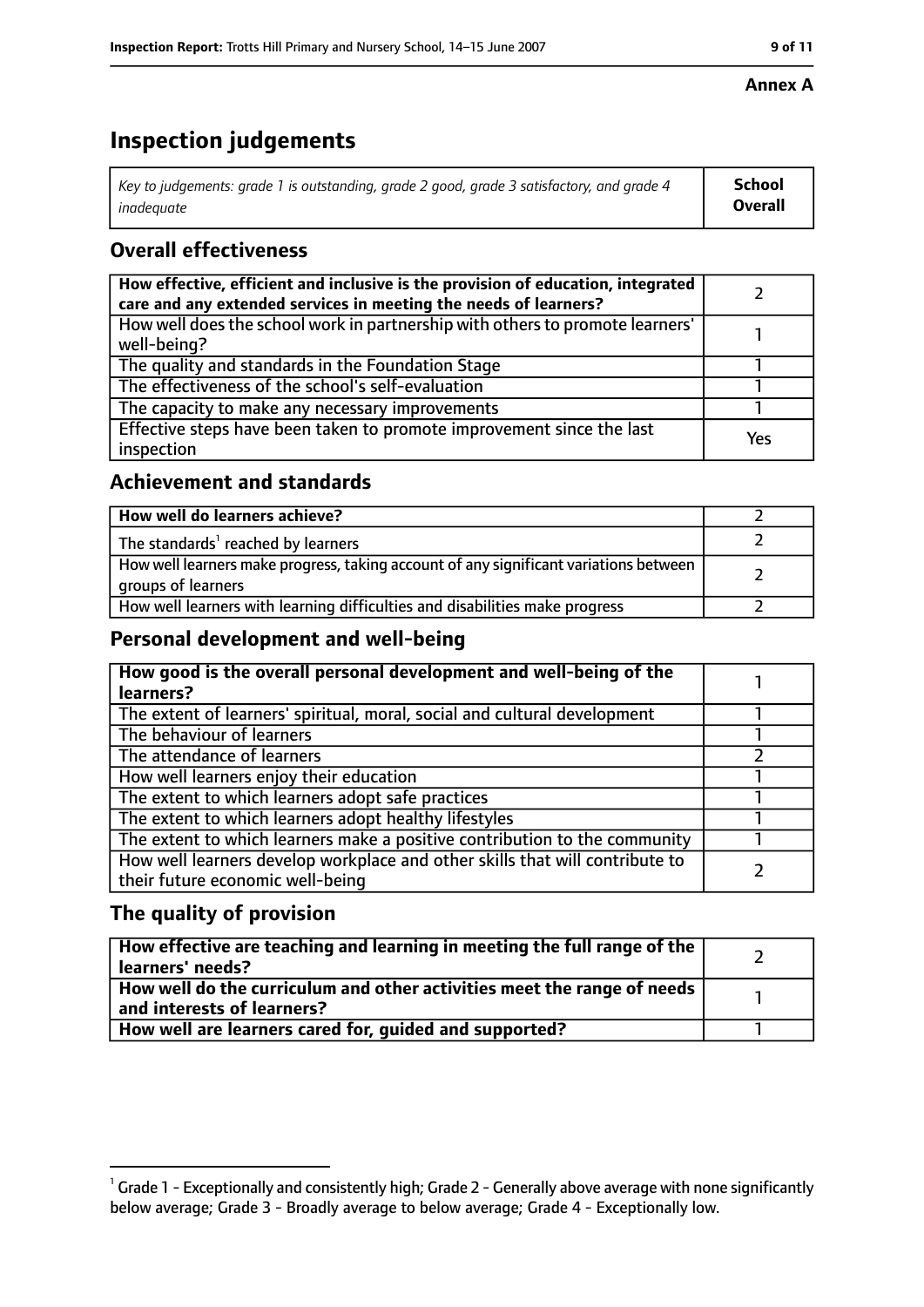#### **Annex A**

# **Leadership and management**

| How effective are leadership and management in raising achievement<br>and supporting all learners?                                              |           |
|-------------------------------------------------------------------------------------------------------------------------------------------------|-----------|
| How effectively leaders and managers at all levels set clear direction leading<br>to improvement and promote high quality of care and education |           |
| How effectively performance is monitored, evaluated and improved to meet<br>challenging targets                                                 |           |
| How well equality of opportunity is promoted and discrimination tackled so<br>that all learners achieve as well as they can                     |           |
| How effectively and efficiently resources, including staff, are deployed to<br>achieve value for money                                          |           |
| The extent to which governors and other supervisory boards discharge their<br>responsibilities                                                  |           |
| Do procedures for safeguarding learners meet current government<br>requirements?                                                                | Yes       |
| Does this school require special measures?                                                                                                      | <b>No</b> |
| Does this school require a notice to improve?                                                                                                   | No        |